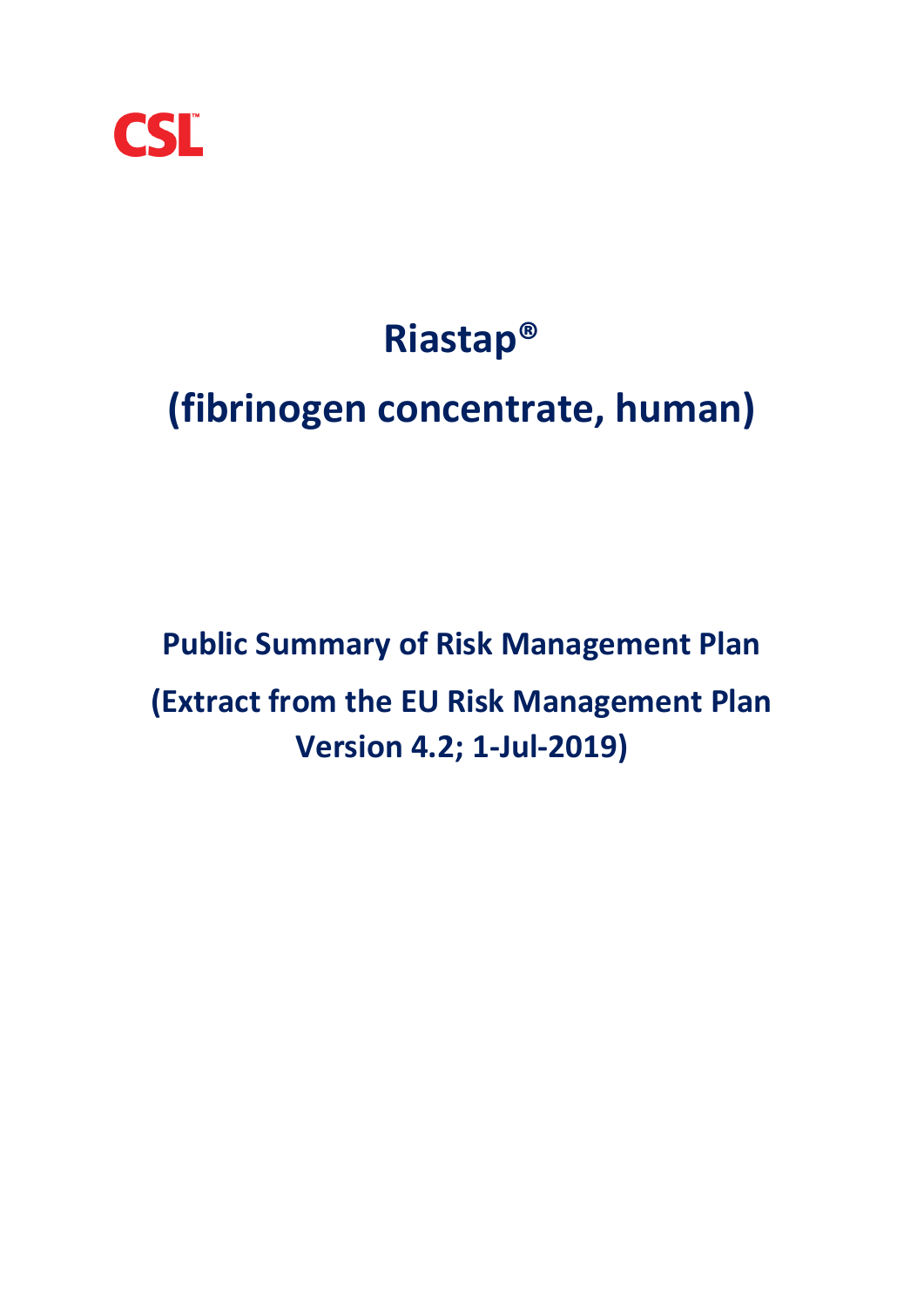## **Part VI: Summary of the risk management plan**

#### S**ummary of risk management plan for Fibrinogen concentrate, human (human blood coagulation factor I)**

This is a summary of the risk management plan (RMP) for Fibrinogen concentrate, human (FCH). The RMP details important risks of FCH and how more information will be obtained about FCH risks and uncertainties (missing information). The summary of product characteristics (SmPC) and package leaflet of FCH give essential information to healthcare professionals and patients on how FCH should be used.

#### **I. The medicine and what it is used for**

FCH is authorized as Haemocomplettan R for treatment of bleeding in patients with congenital hypofibrinogenaemia, dysfibrinogenaemia or afibrinogenaemia and also for the treatment of bleeding in patients with acquired hypofibrinogenaemia. Riastap/ RiaSTAP is authorized for the treatment of bleeding in patients with congenital hypofibrinogenaemia or afibrinogenaemia with bleeding tendency. Please see the Summary of Product Characteristics (SmPC) for the full indication description. Haemocomplettan R and RiaSTAP are both administered by injection/ infusion.

#### **II. Risks associated with the medicine and activities to minimize or further characterize the risks**

Important risks of FCH, together with measures to minimize such risks and the proposed studies for learning more about risks that may be associated with FCH, are outlined below.

Measures to minimize the risks identified for medicinal products can include:

• Specific information, such as warnings, precautions, and advice on correct use of the product, in the package leaflet and SmPC addressed to patients and healthcare professionals;

• Important advice on the medicine's packaging;

• The authorized pack size — the amount of medicine in a pack is chosen so to ensure that the medicine is used correctly;

• The medicine's legal status — the way a medicine is supplied to the patient (e.g. with or without prescription) can help to minimize its risks.

In addition to these risk minimization measures, information about adverse reactions is collected continuously and regularly analyzed, so that immediate action can be taken as necessary should an important safety event be identified. In addition, a Periodic Safety Update Report (PSUR) is prepared and submitted to health authorities according to prespecified timelines after FCH has been granted authorization for use in a country. This report provides an evaluation of the benefit:risk profile of FCH. These measures constitute routine pharmacovigilance activities.

If important information that could potentially affect the safe use of FCH is not yet available, it is listed under 'missing information' below. CSL continuously gathers information in the post-marketing data collection system, for pediatric and elderly populations, as well as in pregnant and nursing women, to more fully characterize the safety profile of FCH.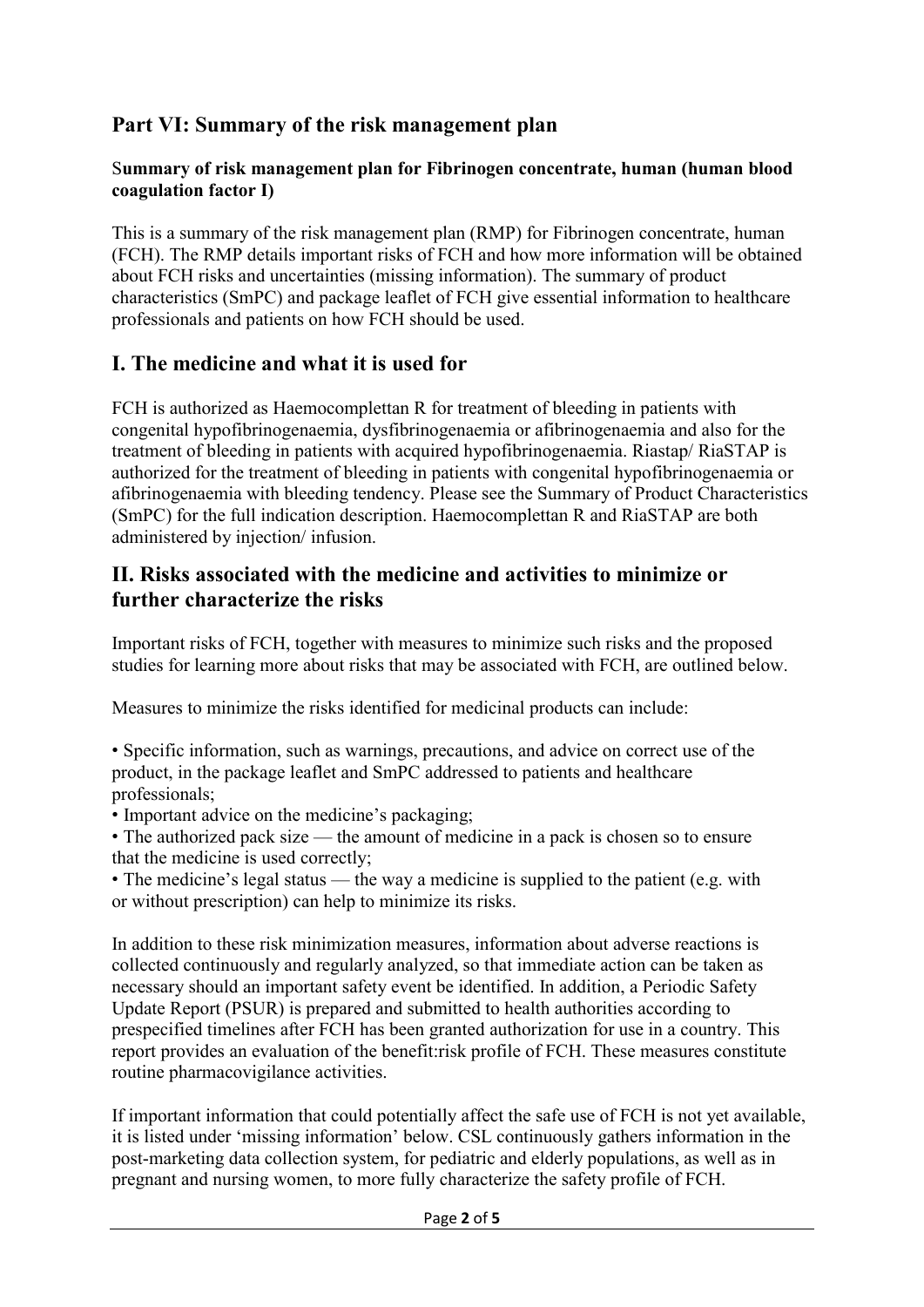## **II.A List of important risks and missing information**

Important risks may require special risk management activities to further investigate or minimize the risk, so that the medicinal product can be safely administered. Important risks can be regarded as identified or potential. Identified risks are concerns for which there is sufficient proof of a link with the use of FCH. Potential risks are concerns for which an association with the use of this medicine is possible based on available data, but this association has not been established yet and needs further evaluation. Missing information refers to information on the safety of the medicinal product that is currently missing and needs to be collected (e.g. on the long-term use of the medicine);

| List of important risks and missing information |                                                                                     |
|-------------------------------------------------|-------------------------------------------------------------------------------------|
| Important identified risks                      | • Anaphylaxis and Hypersensitivity/Allergic<br>Reactions<br>• Thromboembolic Events |
| Important potential risks                       | • Transmission of infectious agents                                                 |
| Missing information                             | • Paediatric Population<br>• Pregnancy and Breastfeeding<br>• Elderly Population    |

## **II.B Summary of important risks**

| Anaphylaxis and Hypersensitivity/Allergic Reactions |                                                                                                                                                                                                                                                                                                                                                                                                                                                                                                                                                                                                                                            |
|-----------------------------------------------------|--------------------------------------------------------------------------------------------------------------------------------------------------------------------------------------------------------------------------------------------------------------------------------------------------------------------------------------------------------------------------------------------------------------------------------------------------------------------------------------------------------------------------------------------------------------------------------------------------------------------------------------------|
| Evidence for linking the risk to the<br>medicine    | Hypersensitivity and anaphylaxis are known risks<br>associated with the use of blood components.<br>Hypersensitivity is an adverse reaction that is<br>highly variable with respect to frequency and<br>severity. It is of great concern because serious forms<br>of hypersensitivity reactions, such as anaphylaxis,<br>can be quite severe, life threatening and even fatal.<br>Information captured from literature reporting,<br>clinical trial and postmarketing data collection<br>contribute to the strength of evidence.<br>Hypersensitivity and anaphylaxis are important<br>identified risks that may occur with the use of FCH. |
| Risk factors and risk groups                        | Individuals who have had a previous anaphylactic or<br>severe systemic reaction to human plasma products/<br>preparations are at a high risk of further episodes of<br>hypersensitivity/anaphylaxis. The risk increases with<br>use of multiple doses or with exposure to other<br>plasma products.                                                                                                                                                                                                                                                                                                                                        |
| Risk minimization measures                          | Routine risk minimization measures:<br>CCSI Section 4.3 and 4.4<br>USPI Section 5 and 6<br>SmPC Section 4.4 and 4.8<br>Additional risk minimization measures:<br>None                                                                                                                                                                                                                                                                                                                                                                                                                                                                      |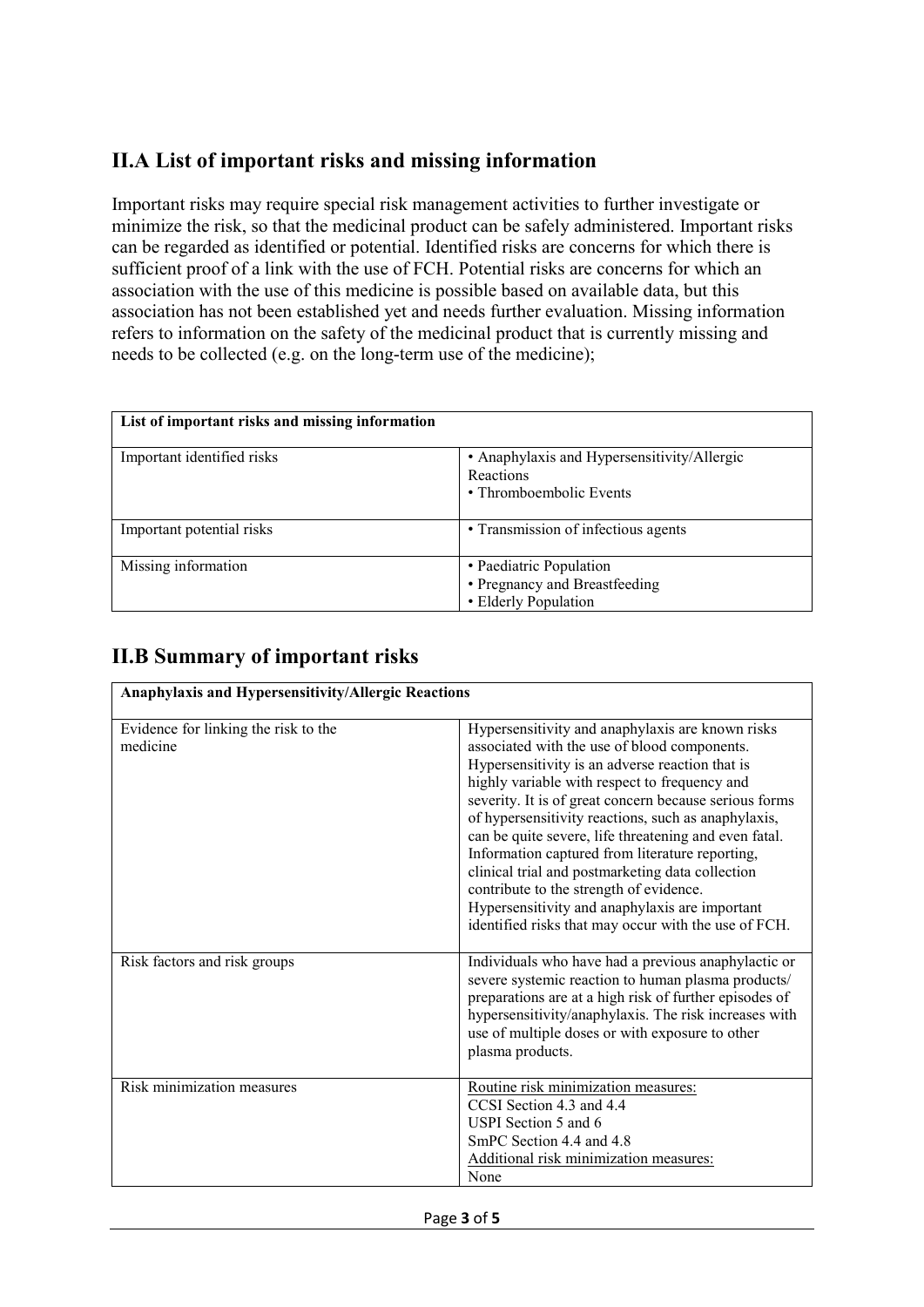| Additional pharmacovigilance | Additional pharmacovigilance activities: |
|------------------------------|------------------------------------------|
| activities                   | Participation in EUHASS                  |
|                              |                                          |

| <b>Thromboembolic Events</b>         |                                                         |
|--------------------------------------|---------------------------------------------------------|
| Evidence for linking the risk to the | Thromboembolic events (TEEs) are a common risk          |
| medicine                             | with the use of systemic hemostatic agents.             |
|                                      | Information captured from literature reporting,         |
|                                      | clinical trial and post-marketing data collection of    |
|                                      | thromboembolic events, which may range from non-        |
|                                      | serious to life threatening or fatal, contribute to the |
|                                      | strength of evidence. The risk of TEEs is considered    |
|                                      | an important identified risk associated with FCH use.   |
| Risk factors and risk groups         | Risk factors for thrombosis include: smoking,           |
|                                      | immobility, congestive heart failure, hypertension,     |
|                                      | age, diabetes, prior TEEs and concomitant               |
|                                      | medications that may have impact on blood               |
|                                      | coagulation (e.g., oral contraceptive).                 |
|                                      | Patients with cardiovascular risk factors are at        |
|                                      | increased risk.                                         |
| Risk minimization measures           | Routine risk minimization measures:                     |
|                                      | CCSI Section 4.3 and 4.4                                |
|                                      | USPI Section 5 and 6                                    |
|                                      | SmPC Section 4.4 and 4.8                                |
|                                      | Additional risk minimization measures:                  |
|                                      | None                                                    |
| Additional pharmacovigilance         | Additional pharmacovigilance activities:                |
| activities                           | Participation in EUHASS                                 |
|                                      |                                                         |

| <b>Transmission of infectious agents</b> |                                                       |
|------------------------------------------|-------------------------------------------------------|
| Evidence for linking the risk to the     | When medicinal products which have been prepared      |
| medicine                                 | from human blood or plasma are used, there is a       |
|                                          | potential risk of transmission of infectious agents.  |
|                                          | This risk is reduced by screening plasma donors,      |
|                                          | incorporation of specific virus inactivation/removal  |
|                                          | steps in the manufacturing process for viral          |
|                                          | clearance, and adherence to good manufacturing        |
|                                          | practice. There are no confirmed case reports of      |
|                                          | transmission of infectious agents associated with use |
|                                          | of FCH in clinical studies or from post marketing     |
|                                          | data collection. This risk is considered an important |
|                                          | potential risk for FCH.                               |
| Risk factors and risk groups             | Exposure to blood products increases the risk for     |
|                                          | acquiring infectious agents such as HAV, HBV,         |
|                                          | HCV. Risk is also increased in IV drug users and      |
|                                          | same sex partners.                                    |
| Risk minimization measures               | Routine risk minimization measures:                   |
|                                          | CCSI Section 4.4                                      |
|                                          | <b>USPI</b> Section 5                                 |
|                                          | SmPC Section 4.4                                      |
|                                          | Additional risk minimization measures:                |
|                                          | None                                                  |
| Additional pharmacovigilance             | Additional pharmacovigilance activities:              |
| activities                               | Participation in EUHASS                               |
|                                          |                                                       |